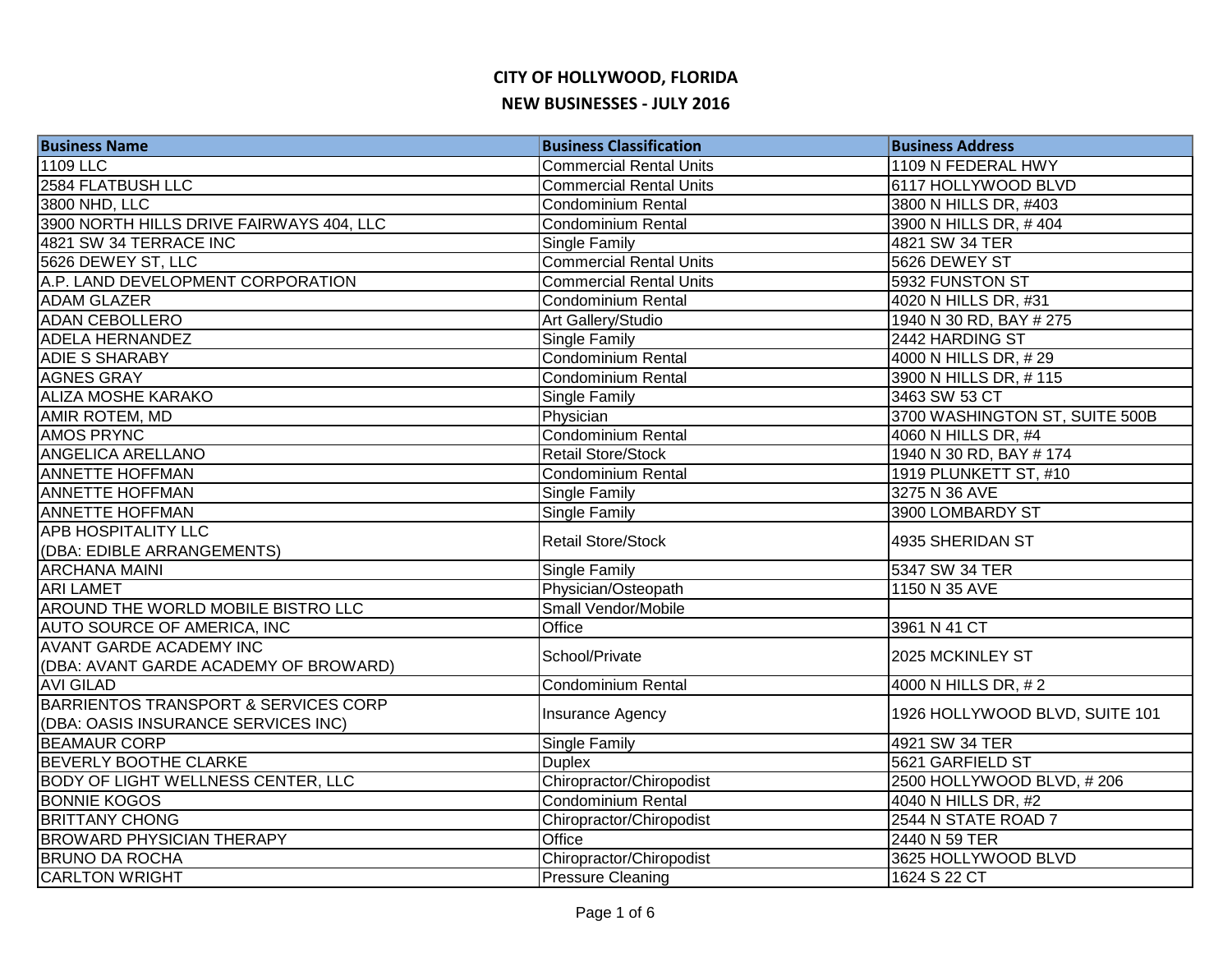| <b>CAROLINE ABRAM</b><br>3800 N HILLS DR, #401<br>Condominium Rental<br><b>CAROLINE ABRAM</b><br>601 S 19 AVE, #6<br>Condominium Rental<br><b>CASE AND SCHILLER, LLC</b><br>2434 MCKINLEY ST<br>Single Family<br>CAT ROYAL GAMELAST ENTERPRISE, INC<br>Office<br>4700 SHERIDAN ST, # J<br>(DBA: CAT ROYAL)<br><b>CDAK INVESTORS, LLC</b><br><b>Duplex</b><br>706-708 COLUMBUS PKWY<br><b>CHARLES RHODES</b><br>Single Family<br>2515 FILLMORE ST<br>CHOCOLATE FROSTED DONUTS, LLC<br>Restaurant/Bar<br>2547 SHERIDAN ST<br>CITY NOVEL, LLC<br>4945 SW 34 TER<br>Single Family<br><b>COMMERCIAL CREATION</b><br>Single Family<br>1210 NW 70 AVE<br>CONDESA OF HOLLYWOOD<br>Apt Building (3 or more units)<br>1723 JEFFERSON ST, #2<br><b>D&amp;S EQUITIES DIXIE, LLC</b><br><b>Commercial Rental Units</b><br>1200-1224 S DIXIE HWY<br>DANIEL RICHARD STAIRIKIER<br>3850 HOLLYWOOD BLVD, SUITE 4001<br>Nurse Practice/Physician Assistant<br><b>DANTE GLASSO</b><br>635 N 28 AVE<br>Single Family<br><b>DAVID LENET</b><br>Condominium Rental<br>3800 N HILLS DR, #206<br><b>DAVID LENET</b><br>Condominium Rental<br>4020 N HILLS DR, #34<br><b>DEAN WOLK</b><br>1924 WASHINGTON ST<br><b>Triplex</b><br>Physician/Osteopath<br>DENNIS SPILLER, DO<br>3700 WASHINGTON ST, SUITE 500B<br><b>DESIGN2FORM, LLC</b><br>Architect<br>2001 TYLER ST<br><b>DIANNE BOTTON</b><br>Single Family<br>2419 ROOSEVELT ST<br>DIVERSIFIED MARINE SERVICES OF THE FLORIDA KEYS, INC<br><b>Retail Store/Stock</b><br>1940 N 30 RD, BAY # 065<br>(DBA: SMOOTHIE BOTANICALS)<br><b>DOLLAR TREE STORES, INC</b><br><b>Retail Store/Stock</b><br>192 S 60 AVE<br>DONALD J BARRON JR.<br>332 GEORGIA ST, #1-2<br>Apt Building (3 or more units)<br>DOREN, LLC<br>4929 SW 33 WAY<br>Single Family<br><b>DORIS WHITE</b><br>Art & Craft Studio<br>120 S 20 AVE<br>(DBA: ART N FORM GALLERY)<br>DR. AL BROWN BODY SHOP, CORP.<br>Repair/Auto<br>5700 DEWEY ST<br>EASY AUTO EXCHANGE, LLC<br>Repair/Auto<br>6190 HOLLYWOOD BLVD<br>EASY DEAL AUTO BROKERS, CORP.<br><b>Auto Sales</b><br>5611-5615 DAWSON ST<br><b>EDUARDO FLORES</b><br>Single Family<br>5844 GARFIELD ST<br>EMERALD 33, LLC<br><b>Condominium Rental</b><br>4060 N HILLS DR, #33<br><b>EPHRAIM SOBOL</b><br>Condominium Rental<br>3800 N HILLS DR, #317<br>3700 WASHINGTON ST, SUITE 305<br>ERIC S ROSEN D.O.<br>Physician/Osteopath<br><b>EST TRADE LLC</b><br><b>Auto Sales</b><br>520 S DIXIE HWY<br>(DBA: AUTOLINE LLC)<br><b>FACEFOOD SUBS BOWLS &amp; BURITOS, LLC</b><br>900 N FEDERAL HWY, SUITE 101-102<br>Restaurant/Bar<br>FAIRWAYS 2-215, LLC<br>Condominium Rental<br>3900 N HILLS DR, #215 | <b>Business Name</b> | <b>Business Classification</b> | <b>Business Address</b> |
|--------------------------------------------------------------------------------------------------------------------------------------------------------------------------------------------------------------------------------------------------------------------------------------------------------------------------------------------------------------------------------------------------------------------------------------------------------------------------------------------------------------------------------------------------------------------------------------------------------------------------------------------------------------------------------------------------------------------------------------------------------------------------------------------------------------------------------------------------------------------------------------------------------------------------------------------------------------------------------------------------------------------------------------------------------------------------------------------------------------------------------------------------------------------------------------------------------------------------------------------------------------------------------------------------------------------------------------------------------------------------------------------------------------------------------------------------------------------------------------------------------------------------------------------------------------------------------------------------------------------------------------------------------------------------------------------------------------------------------------------------------------------------------------------------------------------------------------------------------------------------------------------------------------------------------------------------------------------------------------------------------------------------------------------------------------------------------------------------------------------------------------------------------------------------------------------------------------------------------------------------------------------------------------------------------------------------------------------------------------------------------------------------------------------------------------------------------------------------------------------------------------------------------------------------------------------------------------------------------------------------------------------------|----------------------|--------------------------------|-------------------------|
|                                                                                                                                                                                                                                                                                                                                                                                                                                                                                                                                                                                                                                                                                                                                                                                                                                                                                                                                                                                                                                                                                                                                                                                                                                                                                                                                                                                                                                                                                                                                                                                                                                                                                                                                                                                                                                                                                                                                                                                                                                                                                                                                                                                                                                                                                                                                                                                                                                                                                                                                                                                                                                                  |                      |                                |                         |
|                                                                                                                                                                                                                                                                                                                                                                                                                                                                                                                                                                                                                                                                                                                                                                                                                                                                                                                                                                                                                                                                                                                                                                                                                                                                                                                                                                                                                                                                                                                                                                                                                                                                                                                                                                                                                                                                                                                                                                                                                                                                                                                                                                                                                                                                                                                                                                                                                                                                                                                                                                                                                                                  |                      |                                |                         |
|                                                                                                                                                                                                                                                                                                                                                                                                                                                                                                                                                                                                                                                                                                                                                                                                                                                                                                                                                                                                                                                                                                                                                                                                                                                                                                                                                                                                                                                                                                                                                                                                                                                                                                                                                                                                                                                                                                                                                                                                                                                                                                                                                                                                                                                                                                                                                                                                                                                                                                                                                                                                                                                  |                      |                                |                         |
|                                                                                                                                                                                                                                                                                                                                                                                                                                                                                                                                                                                                                                                                                                                                                                                                                                                                                                                                                                                                                                                                                                                                                                                                                                                                                                                                                                                                                                                                                                                                                                                                                                                                                                                                                                                                                                                                                                                                                                                                                                                                                                                                                                                                                                                                                                                                                                                                                                                                                                                                                                                                                                                  |                      |                                |                         |
|                                                                                                                                                                                                                                                                                                                                                                                                                                                                                                                                                                                                                                                                                                                                                                                                                                                                                                                                                                                                                                                                                                                                                                                                                                                                                                                                                                                                                                                                                                                                                                                                                                                                                                                                                                                                                                                                                                                                                                                                                                                                                                                                                                                                                                                                                                                                                                                                                                                                                                                                                                                                                                                  |                      |                                |                         |
|                                                                                                                                                                                                                                                                                                                                                                                                                                                                                                                                                                                                                                                                                                                                                                                                                                                                                                                                                                                                                                                                                                                                                                                                                                                                                                                                                                                                                                                                                                                                                                                                                                                                                                                                                                                                                                                                                                                                                                                                                                                                                                                                                                                                                                                                                                                                                                                                                                                                                                                                                                                                                                                  |                      |                                |                         |
|                                                                                                                                                                                                                                                                                                                                                                                                                                                                                                                                                                                                                                                                                                                                                                                                                                                                                                                                                                                                                                                                                                                                                                                                                                                                                                                                                                                                                                                                                                                                                                                                                                                                                                                                                                                                                                                                                                                                                                                                                                                                                                                                                                                                                                                                                                                                                                                                                                                                                                                                                                                                                                                  |                      |                                |                         |
|                                                                                                                                                                                                                                                                                                                                                                                                                                                                                                                                                                                                                                                                                                                                                                                                                                                                                                                                                                                                                                                                                                                                                                                                                                                                                                                                                                                                                                                                                                                                                                                                                                                                                                                                                                                                                                                                                                                                                                                                                                                                                                                                                                                                                                                                                                                                                                                                                                                                                                                                                                                                                                                  |                      |                                |                         |
|                                                                                                                                                                                                                                                                                                                                                                                                                                                                                                                                                                                                                                                                                                                                                                                                                                                                                                                                                                                                                                                                                                                                                                                                                                                                                                                                                                                                                                                                                                                                                                                                                                                                                                                                                                                                                                                                                                                                                                                                                                                                                                                                                                                                                                                                                                                                                                                                                                                                                                                                                                                                                                                  |                      |                                |                         |
|                                                                                                                                                                                                                                                                                                                                                                                                                                                                                                                                                                                                                                                                                                                                                                                                                                                                                                                                                                                                                                                                                                                                                                                                                                                                                                                                                                                                                                                                                                                                                                                                                                                                                                                                                                                                                                                                                                                                                                                                                                                                                                                                                                                                                                                                                                                                                                                                                                                                                                                                                                                                                                                  |                      |                                |                         |
|                                                                                                                                                                                                                                                                                                                                                                                                                                                                                                                                                                                                                                                                                                                                                                                                                                                                                                                                                                                                                                                                                                                                                                                                                                                                                                                                                                                                                                                                                                                                                                                                                                                                                                                                                                                                                                                                                                                                                                                                                                                                                                                                                                                                                                                                                                                                                                                                                                                                                                                                                                                                                                                  |                      |                                |                         |
|                                                                                                                                                                                                                                                                                                                                                                                                                                                                                                                                                                                                                                                                                                                                                                                                                                                                                                                                                                                                                                                                                                                                                                                                                                                                                                                                                                                                                                                                                                                                                                                                                                                                                                                                                                                                                                                                                                                                                                                                                                                                                                                                                                                                                                                                                                                                                                                                                                                                                                                                                                                                                                                  |                      |                                |                         |
|                                                                                                                                                                                                                                                                                                                                                                                                                                                                                                                                                                                                                                                                                                                                                                                                                                                                                                                                                                                                                                                                                                                                                                                                                                                                                                                                                                                                                                                                                                                                                                                                                                                                                                                                                                                                                                                                                                                                                                                                                                                                                                                                                                                                                                                                                                                                                                                                                                                                                                                                                                                                                                                  |                      |                                |                         |
|                                                                                                                                                                                                                                                                                                                                                                                                                                                                                                                                                                                                                                                                                                                                                                                                                                                                                                                                                                                                                                                                                                                                                                                                                                                                                                                                                                                                                                                                                                                                                                                                                                                                                                                                                                                                                                                                                                                                                                                                                                                                                                                                                                                                                                                                                                                                                                                                                                                                                                                                                                                                                                                  |                      |                                |                         |
|                                                                                                                                                                                                                                                                                                                                                                                                                                                                                                                                                                                                                                                                                                                                                                                                                                                                                                                                                                                                                                                                                                                                                                                                                                                                                                                                                                                                                                                                                                                                                                                                                                                                                                                                                                                                                                                                                                                                                                                                                                                                                                                                                                                                                                                                                                                                                                                                                                                                                                                                                                                                                                                  |                      |                                |                         |
|                                                                                                                                                                                                                                                                                                                                                                                                                                                                                                                                                                                                                                                                                                                                                                                                                                                                                                                                                                                                                                                                                                                                                                                                                                                                                                                                                                                                                                                                                                                                                                                                                                                                                                                                                                                                                                                                                                                                                                                                                                                                                                                                                                                                                                                                                                                                                                                                                                                                                                                                                                                                                                                  |                      |                                |                         |
|                                                                                                                                                                                                                                                                                                                                                                                                                                                                                                                                                                                                                                                                                                                                                                                                                                                                                                                                                                                                                                                                                                                                                                                                                                                                                                                                                                                                                                                                                                                                                                                                                                                                                                                                                                                                                                                                                                                                                                                                                                                                                                                                                                                                                                                                                                                                                                                                                                                                                                                                                                                                                                                  |                      |                                |                         |
|                                                                                                                                                                                                                                                                                                                                                                                                                                                                                                                                                                                                                                                                                                                                                                                                                                                                                                                                                                                                                                                                                                                                                                                                                                                                                                                                                                                                                                                                                                                                                                                                                                                                                                                                                                                                                                                                                                                                                                                                                                                                                                                                                                                                                                                                                                                                                                                                                                                                                                                                                                                                                                                  |                      |                                |                         |
|                                                                                                                                                                                                                                                                                                                                                                                                                                                                                                                                                                                                                                                                                                                                                                                                                                                                                                                                                                                                                                                                                                                                                                                                                                                                                                                                                                                                                                                                                                                                                                                                                                                                                                                                                                                                                                                                                                                                                                                                                                                                                                                                                                                                                                                                                                                                                                                                                                                                                                                                                                                                                                                  |                      |                                |                         |
|                                                                                                                                                                                                                                                                                                                                                                                                                                                                                                                                                                                                                                                                                                                                                                                                                                                                                                                                                                                                                                                                                                                                                                                                                                                                                                                                                                                                                                                                                                                                                                                                                                                                                                                                                                                                                                                                                                                                                                                                                                                                                                                                                                                                                                                                                                                                                                                                                                                                                                                                                                                                                                                  |                      |                                |                         |
|                                                                                                                                                                                                                                                                                                                                                                                                                                                                                                                                                                                                                                                                                                                                                                                                                                                                                                                                                                                                                                                                                                                                                                                                                                                                                                                                                                                                                                                                                                                                                                                                                                                                                                                                                                                                                                                                                                                                                                                                                                                                                                                                                                                                                                                                                                                                                                                                                                                                                                                                                                                                                                                  |                      |                                |                         |
|                                                                                                                                                                                                                                                                                                                                                                                                                                                                                                                                                                                                                                                                                                                                                                                                                                                                                                                                                                                                                                                                                                                                                                                                                                                                                                                                                                                                                                                                                                                                                                                                                                                                                                                                                                                                                                                                                                                                                                                                                                                                                                                                                                                                                                                                                                                                                                                                                                                                                                                                                                                                                                                  |                      |                                |                         |
|                                                                                                                                                                                                                                                                                                                                                                                                                                                                                                                                                                                                                                                                                                                                                                                                                                                                                                                                                                                                                                                                                                                                                                                                                                                                                                                                                                                                                                                                                                                                                                                                                                                                                                                                                                                                                                                                                                                                                                                                                                                                                                                                                                                                                                                                                                                                                                                                                                                                                                                                                                                                                                                  |                      |                                |                         |
|                                                                                                                                                                                                                                                                                                                                                                                                                                                                                                                                                                                                                                                                                                                                                                                                                                                                                                                                                                                                                                                                                                                                                                                                                                                                                                                                                                                                                                                                                                                                                                                                                                                                                                                                                                                                                                                                                                                                                                                                                                                                                                                                                                                                                                                                                                                                                                                                                                                                                                                                                                                                                                                  |                      |                                |                         |
|                                                                                                                                                                                                                                                                                                                                                                                                                                                                                                                                                                                                                                                                                                                                                                                                                                                                                                                                                                                                                                                                                                                                                                                                                                                                                                                                                                                                                                                                                                                                                                                                                                                                                                                                                                                                                                                                                                                                                                                                                                                                                                                                                                                                                                                                                                                                                                                                                                                                                                                                                                                                                                                  |                      |                                |                         |
|                                                                                                                                                                                                                                                                                                                                                                                                                                                                                                                                                                                                                                                                                                                                                                                                                                                                                                                                                                                                                                                                                                                                                                                                                                                                                                                                                                                                                                                                                                                                                                                                                                                                                                                                                                                                                                                                                                                                                                                                                                                                                                                                                                                                                                                                                                                                                                                                                                                                                                                                                                                                                                                  |                      |                                |                         |
|                                                                                                                                                                                                                                                                                                                                                                                                                                                                                                                                                                                                                                                                                                                                                                                                                                                                                                                                                                                                                                                                                                                                                                                                                                                                                                                                                                                                                                                                                                                                                                                                                                                                                                                                                                                                                                                                                                                                                                                                                                                                                                                                                                                                                                                                                                                                                                                                                                                                                                                                                                                                                                                  |                      |                                |                         |
|                                                                                                                                                                                                                                                                                                                                                                                                                                                                                                                                                                                                                                                                                                                                                                                                                                                                                                                                                                                                                                                                                                                                                                                                                                                                                                                                                                                                                                                                                                                                                                                                                                                                                                                                                                                                                                                                                                                                                                                                                                                                                                                                                                                                                                                                                                                                                                                                                                                                                                                                                                                                                                                  |                      |                                |                         |
|                                                                                                                                                                                                                                                                                                                                                                                                                                                                                                                                                                                                                                                                                                                                                                                                                                                                                                                                                                                                                                                                                                                                                                                                                                                                                                                                                                                                                                                                                                                                                                                                                                                                                                                                                                                                                                                                                                                                                                                                                                                                                                                                                                                                                                                                                                                                                                                                                                                                                                                                                                                                                                                  |                      |                                |                         |
|                                                                                                                                                                                                                                                                                                                                                                                                                                                                                                                                                                                                                                                                                                                                                                                                                                                                                                                                                                                                                                                                                                                                                                                                                                                                                                                                                                                                                                                                                                                                                                                                                                                                                                                                                                                                                                                                                                                                                                                                                                                                                                                                                                                                                                                                                                                                                                                                                                                                                                                                                                                                                                                  |                      |                                |                         |
|                                                                                                                                                                                                                                                                                                                                                                                                                                                                                                                                                                                                                                                                                                                                                                                                                                                                                                                                                                                                                                                                                                                                                                                                                                                                                                                                                                                                                                                                                                                                                                                                                                                                                                                                                                                                                                                                                                                                                                                                                                                                                                                                                                                                                                                                                                                                                                                                                                                                                                                                                                                                                                                  |                      |                                |                         |
|                                                                                                                                                                                                                                                                                                                                                                                                                                                                                                                                                                                                                                                                                                                                                                                                                                                                                                                                                                                                                                                                                                                                                                                                                                                                                                                                                                                                                                                                                                                                                                                                                                                                                                                                                                                                                                                                                                                                                                                                                                                                                                                                                                                                                                                                                                                                                                                                                                                                                                                                                                                                                                                  |                      |                                |                         |
|                                                                                                                                                                                                                                                                                                                                                                                                                                                                                                                                                                                                                                                                                                                                                                                                                                                                                                                                                                                                                                                                                                                                                                                                                                                                                                                                                                                                                                                                                                                                                                                                                                                                                                                                                                                                                                                                                                                                                                                                                                                                                                                                                                                                                                                                                                                                                                                                                                                                                                                                                                                                                                                  |                      |                                |                         |
|                                                                                                                                                                                                                                                                                                                                                                                                                                                                                                                                                                                                                                                                                                                                                                                                                                                                                                                                                                                                                                                                                                                                                                                                                                                                                                                                                                                                                                                                                                                                                                                                                                                                                                                                                                                                                                                                                                                                                                                                                                                                                                                                                                                                                                                                                                                                                                                                                                                                                                                                                                                                                                                  |                      |                                |                         |
|                                                                                                                                                                                                                                                                                                                                                                                                                                                                                                                                                                                                                                                                                                                                                                                                                                                                                                                                                                                                                                                                                                                                                                                                                                                                                                                                                                                                                                                                                                                                                                                                                                                                                                                                                                                                                                                                                                                                                                                                                                                                                                                                                                                                                                                                                                                                                                                                                                                                                                                                                                                                                                                  |                      |                                |                         |
|                                                                                                                                                                                                                                                                                                                                                                                                                                                                                                                                                                                                                                                                                                                                                                                                                                                                                                                                                                                                                                                                                                                                                                                                                                                                                                                                                                                                                                                                                                                                                                                                                                                                                                                                                                                                                                                                                                                                                                                                                                                                                                                                                                                                                                                                                                                                                                                                                                                                                                                                                                                                                                                  |                      |                                |                         |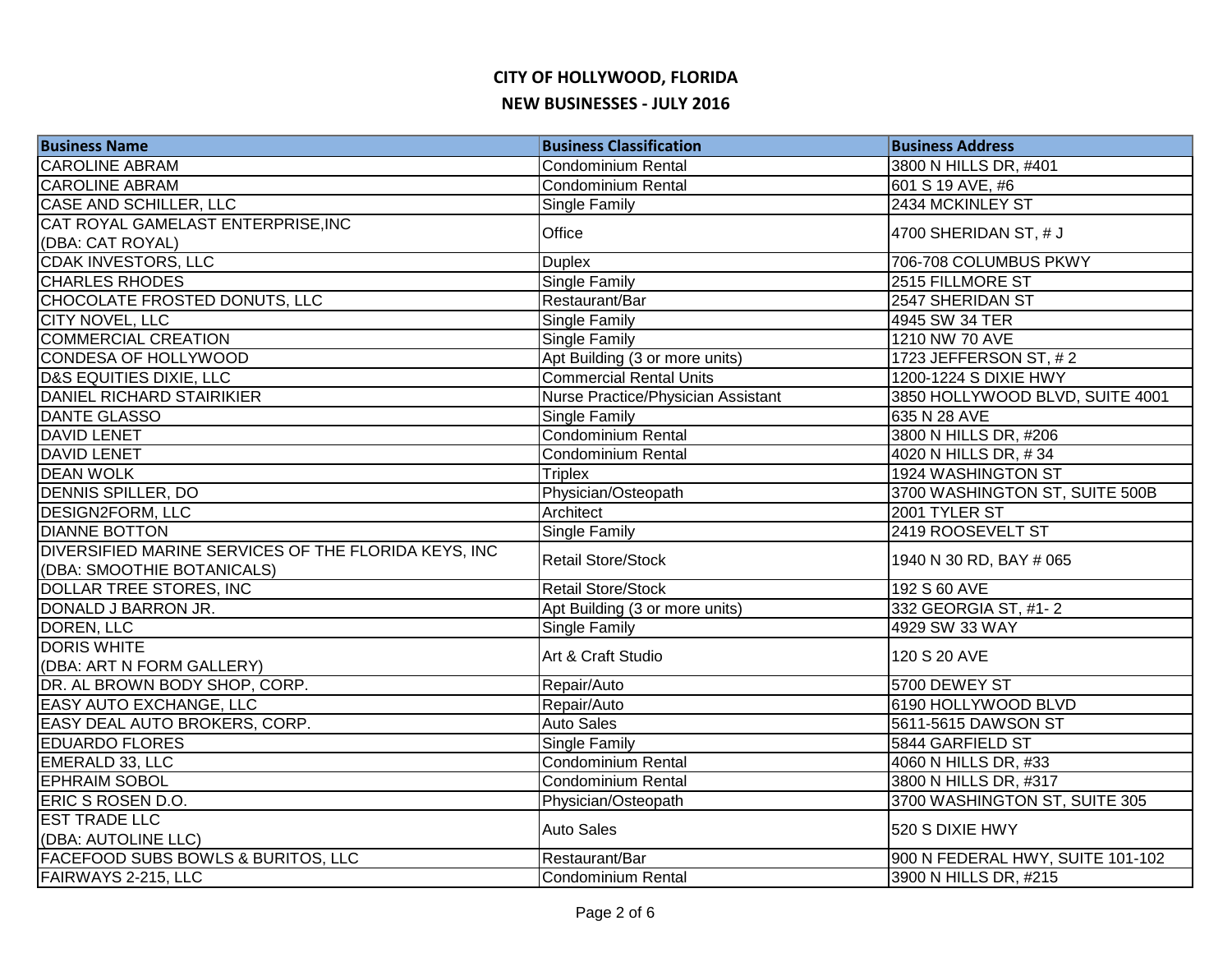| <b>Business Name</b>                 | <b>Business Classification</b> | <b>Business Address</b>           |
|--------------------------------------|--------------------------------|-----------------------------------|
| FIRST ROWE AUTO REPAIRS & SALES, INC | Repair/Auto                    | 5823 RODMAN ST                    |
| <b>FRANK A HURLEY</b>                | Single Family                  | 5620 GARFIELD ST                  |
| <b>FRIED OS, LLC</b>                 | <b>Retail Store/Stock</b>      | 1940 N 30 RD, BAY 143             |
| <b>FUSAKO LANG</b>                   | Single Family                  | 5725 GARFIELD ST                  |
| <b>GABRIEL LEVY</b>                  | Condominium Rental             | 3800 N HILLS DR, #207             |
| <b>GAIL CIPOLETTA</b>                | Condominium Rental             | 3800 N HILLS DR, #415             |
| <b>GENTLEMEN'S CUTZ 2 LLC</b>        | <b>Barber Shop</b>             | 5930 SHERIDAN ST                  |
| <b>GEORGE FERRIS</b>                 | <b>Automotive Service</b>      | 2037 GRANT ST                     |
| (DBA: CLASSIC MUSCLE)                |                                |                                   |
| <b>GK RENTALS 1800, LLC</b>          | Single Family                  | 1174 GARFIELD ST                  |
| <b>GK RENTALS 1800, LLC</b>          | Single Family                  | 1162 HAYES ST                     |
| <b>GK RENTALS 1800, LLC</b>          | Single Family                  | 1511 ARTHUR ST                    |
| <b>GK RENTALS 1800, LLC</b>          | Single Family                  | 2124 N 14 CT                      |
| <b>GK RENTALS 1800, LLC</b>          | Single Family                  | 1422 COOLIDGE ST                  |
| <b>GK RENTALS 1800, LLC</b>          | Single Family                  | 1447 HARDING ST                   |
| <b>GLOBALOGIE INC</b>                | <b>Retail Store/Stock</b>      | 2019 B HOLLYWOOD BLVD             |
| (DBA: LILA SKY)                      |                                |                                   |
| <b>GOLDEN BRIDGE AUTO SALES, LLC</b> | <b>Auto Sales</b>              | 5821 DAWSON ST                    |
| HAPE, INC                            | Office                         | 1909 TYLER ST                     |
| <b>HESHAM MAHMOUD</b>                | <b>Single Family</b>           | 3319 SW 51 ST                     |
| HMR CORP. OF HOLLYWOOD               | <b>Auto Sales</b>              | 2317 HAYES ST                     |
| HO K LAM                             | <b>Single Family</b>           | 5601 HOOD ST                      |
| HOLLYWOOD LI, INC                    | Massage Therapists             | 6415 PEMBROKE RD                  |
| <b>HPI THERAPY, LLC</b>              | Office                         | 2450 HOLLYWOOD BLVD, SUITE 201    |
| <b>ITZHAK LEVY</b>                   | Condominium Rental             | 3800 N HILLS DR, #309             |
| <b>JAMES DAVIS</b>                   | Condominium Rental             | 3800 N HILLS DR, #101             |
| JLM $26,$ INC                        | <b>Retail Store/Stock</b>      | 707 N SURF RD                     |
| <b>JOHN CHEN</b>                     | Single Family                  | 2726 SHERMAN ST                   |
| <b>JOHN MAURER</b>                   | Condominium Rental             | 3111 N OCEAN DR, #712             |
| <b>JOSE CESPEDES</b>                 | <b>Duplex</b>                  | 2231 FILLMORE ST                  |
| <b>JOSEF BAYLES</b>                  | <b>Condominium Rental</b>      | $\overline{4060}$ N HILLS DR, #36 |
| <b>JUSSI GROUP, LLC</b>              | Restaurant/Bar                 | 2020 HOLLYWOOD BLVD               |
| (DBA: BARYTONO CAFE)                 |                                |                                   |
| <b>KAREN AYRES, MD</b>               | Physician                      | 1150 N 35 AVE, SUITE 665          |
| <b>KELLY RONDON</b>                  | Single Family                  | 4964 SW 34 TER                    |
| <b>KENNETH H GOLDMAN</b>             | Single Family                  | 1612 N 16 CT                      |
| <b>KENNEY BARRIENTOS</b>             | <b>Single Family</b>           | 5649 GARFIELD ST                  |
| <b>KEVIN OHAYON</b>                  | Condominium Rental             | 3900 N HILLS DR, #317             |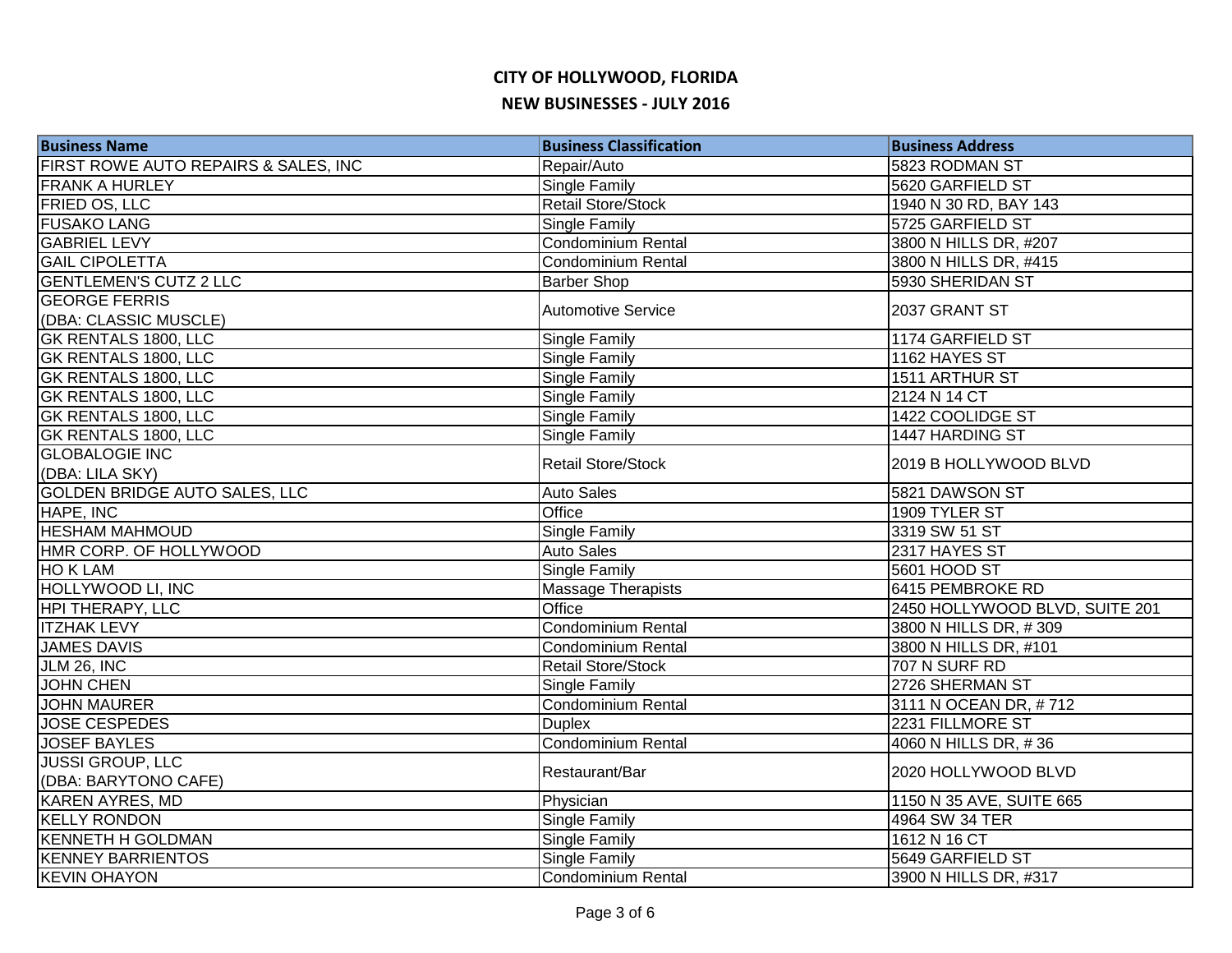| <b>Business Name</b>                | <b>Business Classification</b> | <b>Business Address</b>        |
|-------------------------------------|--------------------------------|--------------------------------|
| LAVIERI MOTORSPORTS, INC            | <b>Auto Sales</b>              | 5904 B FUNSTON ST              |
| LEMONDROP KIDS PHOTOGRAPHY, LLC     | Photographer/Video Taping      | 2019 JACKSON ST, APT 207       |
| <b>LETTY CHAIT</b>                  | Single Family                  | 3223 SW 49 ST                  |
| LIBERTY 7700, LLC                   |                                | 1946 HARRISON ST               |
| (DBA: LT AUTO LEASING)              | Leasing Company                |                                |
| LINCOLN PARK PLAZA LLC              | <b>Commercial Rental Units</b> | 6820-6866 STIRLING RD          |
| <b>LORNE CABINSKY</b>               | Condominium Rental             | 4040 N HILLS DR, #9            |
| <b>LORNE CABINSKY</b>               | Condominium Rental             | 4040 N HILLS DR, #9            |
| M GROUP ENTERPRISES, INC            | <b>Recording Studio</b>        | 1308 N PARK RD                 |
| (DBA: HOGHOUSE STUDIO)              |                                |                                |
| MAD MAX HOLDINGS SPE 2, LLC         | Single Family                  | 811 N 68 WAY                   |
| MAD MAX HOLDINGS SPE, LLC           | Single Family                  | 6361 WASHINGTON ST             |
| MAPACHE ENTERPRISES, INC            | Contractor/General             | 5109 HAYES ST                  |
| MAQUIA AUTO REPAIR, LLC             | Repair/Auto                    | 5651 DAWSON ST                 |
| MAQUIA AUTO REPAIR, LLC             | Repair/Auto                    | 5651 DAWSON ST                 |
| MARGARET E DUNN-SNOW                | <b>Mental Health Counselor</b> | 2421 HOLLYWOOD BLVD, SUITE 1 A |
| <b>MARIA SAMUEL ECHEONA</b>         | Single Family                  | 5715 GARFIELD ST               |
| <b>MARILYN HOFFMAN</b>              | Condominium Rental             | 4000 N HILLS DR, #28           |
| <b>MARSHALL OHRING</b>              | Condominium Rental             | 4060 N HILLS DR, #29           |
| MARTAHELLIESEN, LLC                 | <b>Massage Therapists</b>      | 450 N PARK RD                  |
| MARTEL PROPERTIES, LLC              | Condominium Rental             | 3800 N HILLS DR, #109          |
| <b>MARY CEPEDA</b>                  | Office                         | 301 CAMBRIDGE RD, #312         |
| (DBA: IN LOVING HANDS ELDERLY CARE) |                                |                                |
| MAX LEDERMAN, MD                    | Physician                      | 2450 HOLLYWOOD BLVD, SUITE 201 |
| <b>MCM REALTY, INC</b>              | Single Family                  | 5308 SW 32 AVE                 |
| <b>MELROY ANTAO</b>                 | <b>Single Family</b>           | 5815 SIENA LN                  |
| <b>MELVIN J HAGGARD JR</b>          | Single Family                  | 5749 GARFIELD ST               |
| <b>MICHAEL AMORESE</b>              | Single Family                  | 1918 PLUNKETT ST               |
| <b>MILDRED MORENCY</b>              | Chiropractor/Chiropodist       | 3625 HOLLYWOOD BLVD            |
| MILLS RIVER MANAGEMENT, INC         | <b>Commercial Rental Units</b> | 2317 HAYES ST                  |
| MIRA FLOWERS DESIGN, LLC            | Florist/Fresh Flowers Only     | 6120 JOHNSON ST                |
| NASAJON, LLC                        | Single Family                  | 5344 SW 34 AVE                 |
| NATIONWIDE LENDING DIRECT LLC       | Office                         | 2131 HOLLYWOOD BLVD, #404      |
| NELVARE SCOTT                       | Condominium Rental             | 4060 N HILLS DR, #7            |
| <b>NISSIM LEVY</b>                  | Single Family                  | 5368 SW 34 AVE                 |
| NORTH AMERICA VAN LINE, INC         | Office                         | 1200 N FEDERAL HWY             |
| <b>OSHRAT SHEVAH</b>                | Condominium Rental             | 3900 N HILLS DR, #103          |
| <b>PAPI'S MOTORS LLC</b>            | <b>Auto Sales</b>              | 5900 WASHINGTON ST             |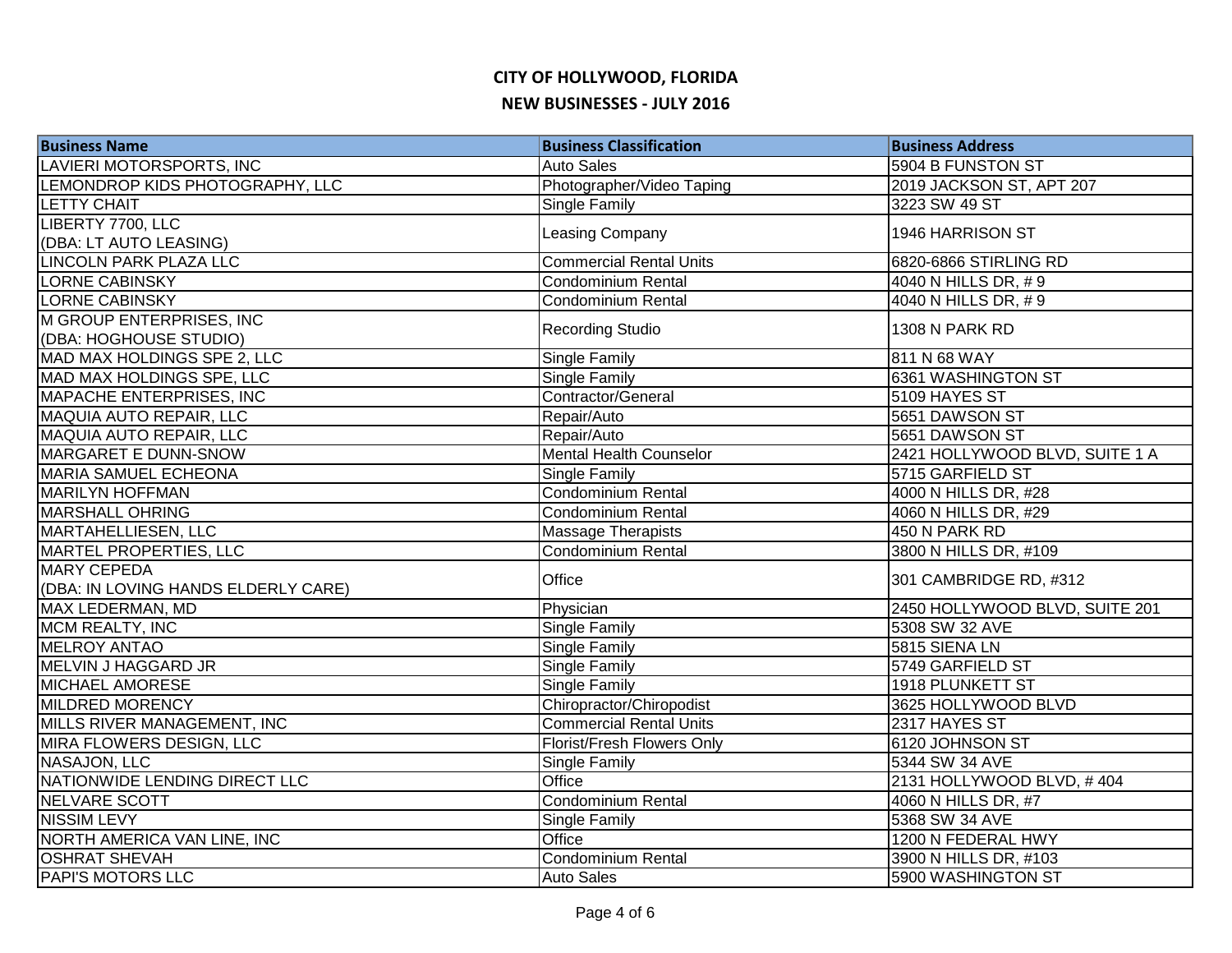| <b>Business Name</b>          | <b>Business Classification</b>     | <b>Business Address</b>        |
|-------------------------------|------------------------------------|--------------------------------|
| PLATINUM AUTO SOURCE, LLC     | <b>Auto Sales</b>                  | 2247 PEMBROKE RD               |
| <b>R GENERAL TRADING INC</b>  | <b>Internet Sales</b>              | 2134 RODMAN ST                 |
| <b>RACHEL MASTRO</b>          | <b>Retail Store/Stock</b>          | 1940 N 30 RD, BAY 41           |
| RESHMA LILLANEY MAHTANI, DO   | Physician                          | 3850 HOLLYWOOD BLVD, SUITE 401 |
| <b>RICHARD WALTER</b>         | Single Family                      | 5634 GARFIELD ST               |
| RONALD LUBETSKY, MD           | Physician                          | 2440 N 59 TER                  |
| <b>RONALD STEINBERG</b>       | Condominium Rental                 | 4060 N HILLS DR, #26           |
| <b>RONALD SUFFERS</b>         | <b>Condominium Rental</b>          | 3900 N HILLS DR, #316          |
| <b>ROY SASSON</b>             | <b>Condominium Rental</b>          | 3900 N HILLS DR, #211          |
| S.E.A.L. AVIATION LLC         | Repair/Aircraft                    | 4090 SW 30 AVE                 |
| <b>SANDRA WHITE</b>           | Single Family                      | 5361 SW 32 WAY                 |
| <b>SCOTT BUGAY</b>            | <b>Condominium Rental</b>          | 4000 N HILLS DR, #23           |
| <b>SE 3221 LLC</b>            | Single Family                      | 4922 SW 33 WAY                 |
| <b>SEASIDE CABANA LLC</b>     | <b>Condominium Rental</b>          | 3400 N SURF RD, #1             |
| <b>SELA'S PLACE INC</b>       | <b>Residential Care Facilities</b> | 5850 SW 32 TER                 |
| <b>SFRH SF RENTAL LP</b>      | Single Family                      | 1111 N 76 TER                  |
| SHEILA REEBER                 | Condominium Rental                 | 3900 N HILLS DR, #302          |
| <b>SHERWIN KIESSHAUER</b>     | <b>Commercial Rental</b>           | 3886 SW 30 AVE                 |
| <b>SHERWIN KIESSHAUER</b>     | <b>Commercial Rental Units</b>     | 3752 SW 30 AVE                 |
| <b>SHERWIN KIESSHAUER</b>     | <b>Commercial Rental Units</b>     | 3830 SW 30 AVE                 |
| <b>SHERWIN KIESSHAUER</b>     | <b>Commercial Rental Units</b>     | 3832 SW 30 AVE                 |
| <b>SHERWIN KIESSHAUER</b>     | <b>Commercial Rental Units</b>     | 3884 SW 30 AVE                 |
| <b>SHERWIN KIESSHAUER</b>     | <b>Commercial Rental Units</b>     | 3840 SW 30 AVE                 |
| <b>SHERWIN KIESSHAUER</b>     | <b>Commercial Rental Units</b>     | 3876 SW 30 AVE                 |
| <b>SHIMON HAIM</b>            | <b>Condominium Rental</b>          | 4020 N HILLS DR, #22           |
| <b>SHLOMO ASAYAG</b>          | Single Family                      | 3356 SW 49 ST                  |
| SIBLEY LAW CORP.              | Attorney                           | 2719 HOLLYWOOD BLVD            |
| <b>SIKIU MEDIA INC</b>        | <b>Retail Store/Stock</b>          | 1940 N 30 RD, BAY # 105        |
| SOMSONK, LLC(DBA: 3ELEPHANTS) | <b>Retail Store/Stock</b>          | 1940 N 30 RD                   |
| SOUTH BEACH LANGUAGES, INC    | Language Translator                | 1911 HOLLYWOOD BLVD, #206      |
| SPA WORLD CORPORATION         | Office                             | 1 OAKWOOD BLVD                 |
| <b>STELLA AMADOR</b>          | <b>Condominium Rental</b>          | 4020 N HILLS DR, #30           |
| <b>SVEEN ZAMALLOA</b>         | Single Family                      | 2235 SCOTT ST                  |
| THE COOKIE MONSTER, LLC       | Restaurant/Bar                     | 2028 HARRISON ST, UNIT 103     |
| THRIFTEE INC                  | Office                             | 410 N 67 AVE                   |
| TPEC HOLLYWOOD, LLC           | <b>Commercial Rental Units</b>     | 509 N FEDERAL HWY              |
| TURF PAINT SUPPLY INC         | <b>Retail Store/Stock</b>          | 5917 JOHNSON ST                |
| <b>VAROUJ SHIRINIAN</b>       | <b>Commercial Rental Units</b>     | 5819 RODMAN ST                 |